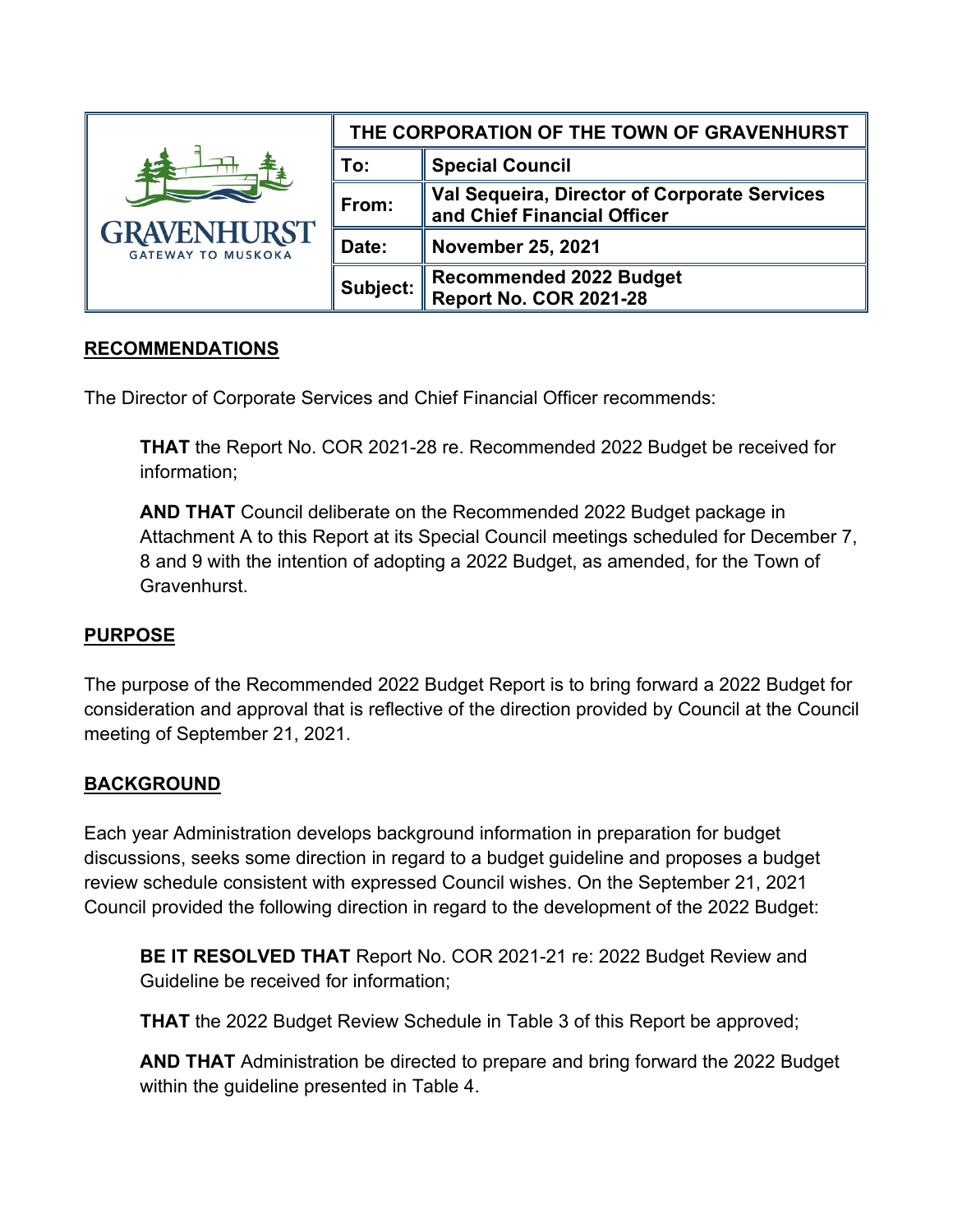# **ANALYSIS**

The Recommended 2022 Budget package contained in Attachment A includes a budget overview and more detailed 2022 Operating budget information specific to each department or community partner.

As well, and because a robust, proactive capital program is a significant element in the Town budget, the 2022 Capital Budget and Multi-Year Plan forms an integral part of this package. The budget in its entirety reflects the resource requirement and high level goals for 2022.

The 2022 Tax Rate increase as a result of the Recommended 2022 Budget is 1.0%.

Council will have the opportunity to deliberate the recommended 2022 Budget over three days with a goal of approving a budget for 2022 on December 9, 2021.

# **CONSULTATION**

The following individuals / community groups were consulted:

- Mayor
- Chair of Budget Committee
- Representatives from all Community Partners
- Senior Leadership Team
- Corporate Management Team
- Treasurer
- Manager of Accounting and IT
- Purchasing Financial Analyst

# **CORPORATE FINANCIAL IMPACT**

The Recommended 2022 Budget will require a 1.0% increase to the Town of Gravenhurst 2022 Tax Rate and no change to the 2022 GBIA tax rate.

# **CLIMATE CHANGE IMPLICATIONS**

This Report does not contribute to meeting the intentions of the Climate Change Declaration, though it is anticipated that extensive human resources will be allocated towards climate change planning in 2022. In fact, that exercise is already well underway. Further, purchasing